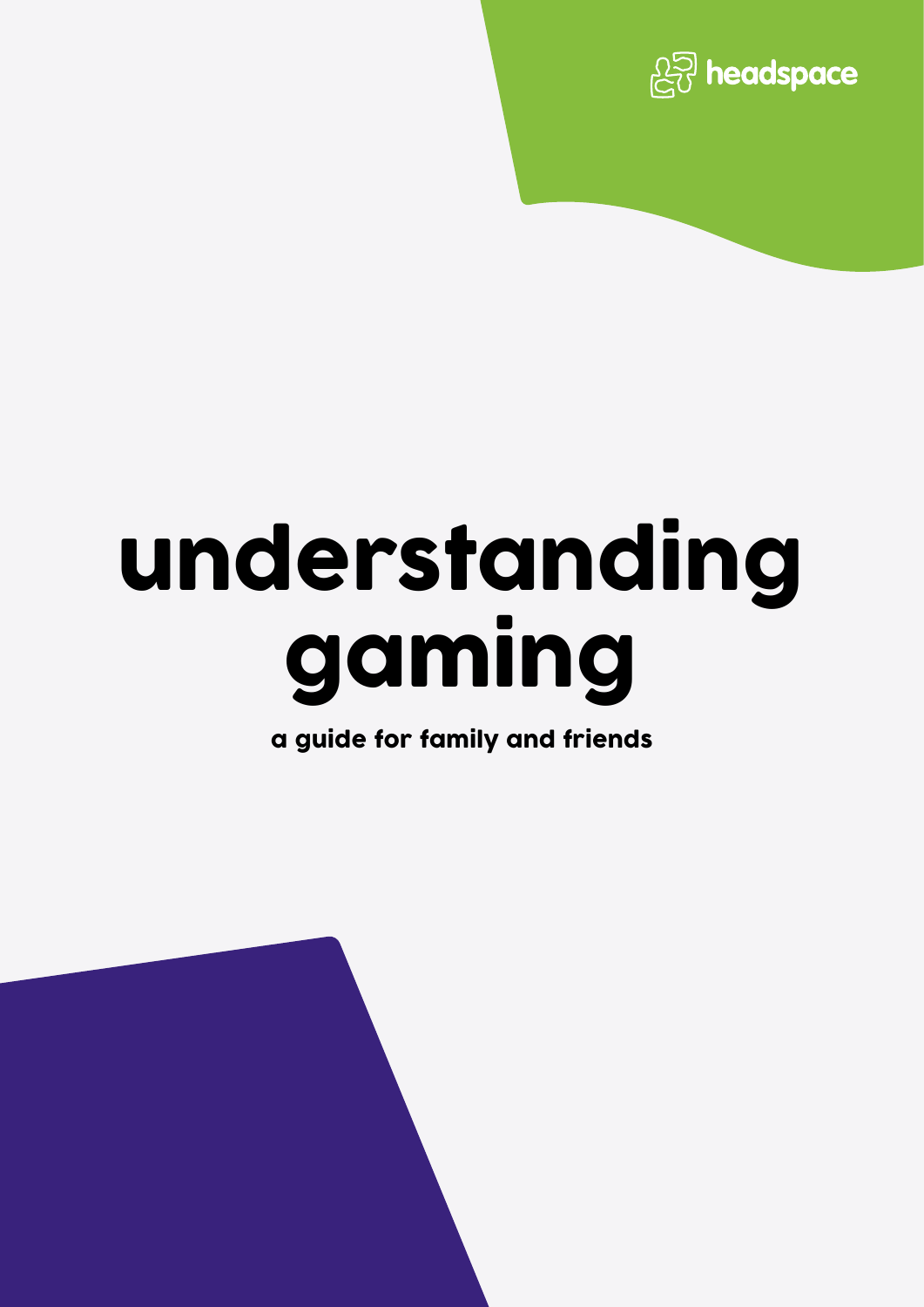- The information in this fact sheet is designed to help you better understand your young person's gaming and internet use and how you can support them to maintain a healthy balance in their lives.
- Most young people spend time online and gaming, and they are usually positive pastimes. However, a very small number of young people can experience problems in their daily lives as a result of their gaming and internet use.
- Over engagement in gaming can also be a symptom that other things in a young person's life might not be going so well.
- It can often be hard for parents to know the difference between healthy and unhealthy internet use and to understand when a problematic pattern of use might be emerging.
- Parents need to look after themselves and know where to get information and support when they need it too.

# healthy gaming

Games are an integral part of human behaviour. It is normal and healthy for young people to engage in play as a part of their daily lives, including playing games online.

Online communities are providing more opportunities to feel socially connected and gaming can help young people feel a sense of belonging. At healthy levels, gaming can increase self-esteem and social acceptance. It can also provide an opportunity for a structured daily routine and can be a fun and relaxing activity.

However, any behaviour, when taken to extreme, can have a negative impact on a young person's everyday life.

## when should I be concerned about my young person's gaming?

Gaming can have both positive and negative outcomes, like most activities. If you're concerned about a young person's gaming, it's important to consider a variety of factors.

This guide can help you understand more about your young person's mental health and how to connect with them about their gaming use, so that together you can make more informed choices to support their wellbeing.

### what are the warning signs that a young person might be experiencing mental health issues?

Whilst too much gaming or internet use may be an indicator that something isn't quite right, there are usually other signs that a young person might be experiencing a mental health issue. Often it can be hard to know the difference between normal behaviour, such as occasional moodiness and irritability, and an emerging mental health issue.

Feeling down, tense, angry, anxious or moody are all normal emotions, but when these feelings persist for long periods (some weeks) of time, and if they begin to interfere with daily life, they may be cause for concern.

**Keep an eye out for significant changes in your young person that last longer than you might expect (at least a few weeks), such as:**

- being less interested and involved in activities they would normally enjoy
- changes in appetite or sleeping patterns
- being easily irritated or angry
- their performance at school, TAFE, university or work is not as good as it once was
- involving themselves in risky behaviour they would usually avoid, such as taking drugs or drinking too much alcohol
- difficulties with concentration or motivation
- seeming unusually stressed or worried, or feeling down or crying for no apparent reason
- expressing negative, distressing or out-of-character thoughts.

Good mental health allows people to deal with the changes and challenges life throws at them and live their lives in a positive and meaningful way. You can help your young person think about the balance they have in their daily life and increase their participation in activities that support their wellbeing. Just like physical fitness, mental fitness takes regular effort too.

#### **You can read our fact sheet on "What is healthy gaming" for more information on the signs of troublesome gaming or internet use.**

For ideas on how to support the mental health of your young person, visit our "Tips for a healthy headspace for family and friends" at headspace.org.au.

# how long should I let my young person play video games for?

Currently we don't have definitive evidence about how long young people should engage in playing games. As a rule, if a behaviour is having a negative impact on the young person's life then it's a problem. The Australian Physical Activity & Sedentary Behaviour Guidelines (published by the Australian Department of Health) suggest that screen time should be limited to no more than two hours per day for 12-17 year olds. This generally doesn't include purposeful screen time (activities that are interactive like work or school and in some cases gaming).

It's also important to consider whether gaming or internet use is impacting on other areas of a young person's life. Healthy behaviour relates to a young person engaging in a variety of activities and contexts (such as family time, friend time, alone time, and inside and outside activities). There are also certain activities that support a young person's health and wellbeing, such as exercise and good quality sleep.

If the length of a young person's gaming or internet use is stopping them from consistently engaging in a variety of other activities, affecting their sleep, hygiene or healthy eating, or being used as a way of avoiding necessary tasks (like school work or studying), it may be a problem.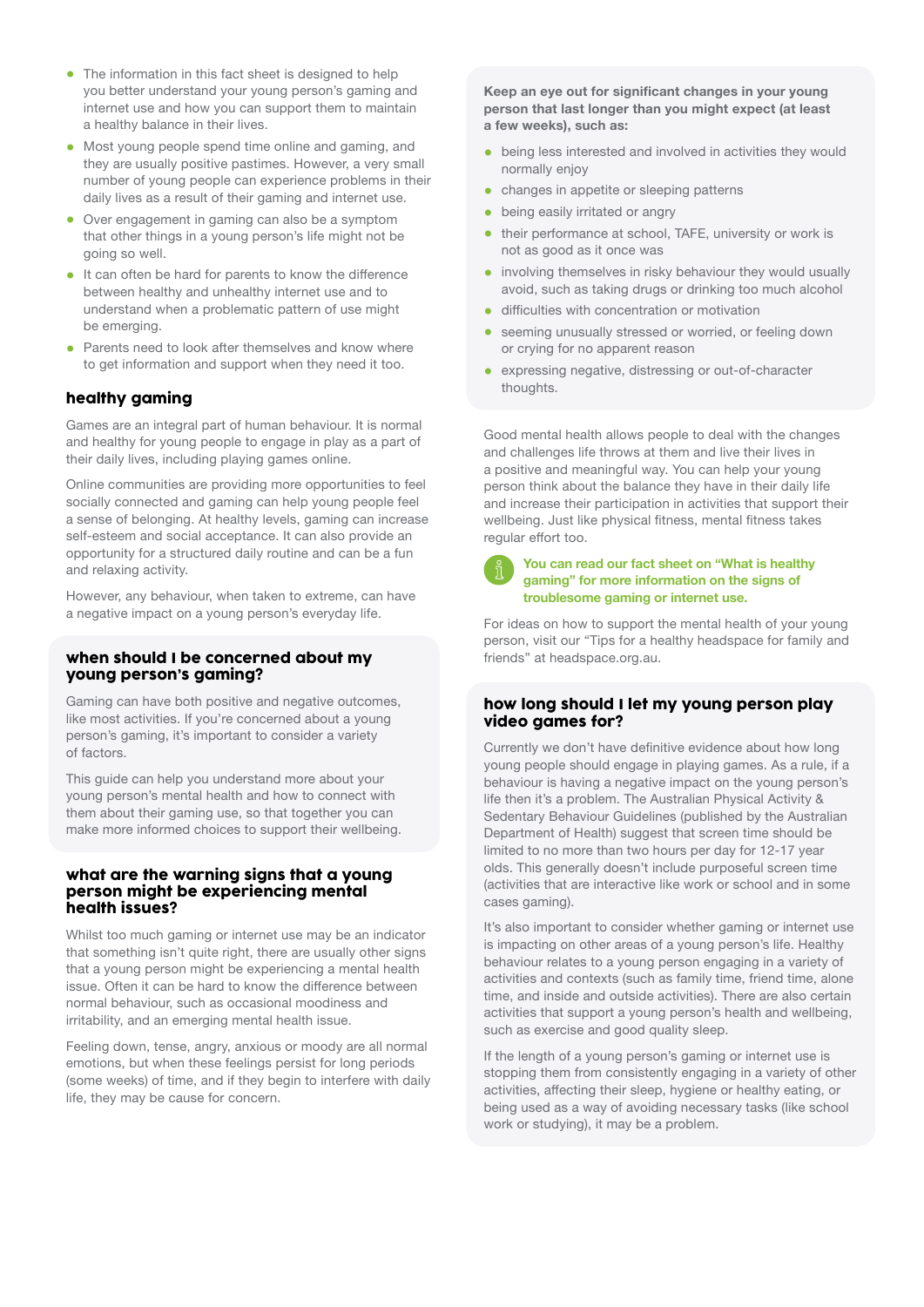# leading by example and setting boundaries as a family

Young people model their behaviours by observing the adults in their life, so setting an example with your own screen time is a good place to start. Talk with your young person about the importance of "screen-free time" (including gaming) and negotiate times when screen time is and isn't appropriate.

### **As a general rule the following are good boundaries to set around screen time:**



Limit screens in bedrooms and turn them off for at least one hour before bedtime, as the light and stimulation from screens can disrupt falling asleep and sleeping well. Instead encourage activities like reading, journaling or drawing at these times. If reading on e-devices make sure 'night modes' are available and used.

Get up and move regularly. Doing simple stretches can really help with back neck and wrist issues. Think about your setup.

Limit screens at meal times and when eating. This allows us to be more mindful eaters and encourages valuable family time.

Screen time should not prevent a young person from participating in activities they need and want to do. If gaming, internet use or screen time are impacting on these activities, consider scheduling in time for them prior to gaming.

# I'm a parent trying to understand gaming and my young person's gaming use. What can I do to support my young person?

It can be intimidating and confusing trying to understand your young person's gaming and online experiences. Sometimes these can feel distant and disconnected from a parent's world. Importantly, you don't have to be an expert or even play the game, however, to help build and maintain a connection. Respecting the interest the young person has, and trying to understand what it is the young person gets from the experience will go a long way.

As a parent or carer it can be helpful to share some screen time with your young person, or to spend time understanding what they are experiencing online and when gaming.

#### **Take some time to understand the gaming experience:**

- $\bullet$  the reasons your young person likes the game
- what they get from the experience
- do they see difficulties in the way the game is played
- what they do when the game doesn't go well.
- who they are playing with and the kinds of interactions they have.

#### **And the structure of the game:**

- the rules
- the playing environment (and whether it is online or offline)
- $\bullet$  the nature of the game
- the language/terminology used in the game
- the format (teams or solo, pausable or real time etc.)

Ask your young person to explain the rules and have them demonstrate the game. You can also get them to show you an online playthrough or stream, or even watch an esports match together. This will help you identify any concerns and have constructive conversations with your young person about their gaming use.

# how to have a conversation if you are concerned

Raising sensitive issues with young people can be challenging but there are things you can do to make it easier for everyone. It's important that young people feel comfortable and supported to talk about what's impacting their health and wellbeing. You can encourage them by:

- managing your own feelings. Often young people are worried about their parents being upset, anxious, overwhelmed, shocked, angry, blaming, etc.
- letting them know at the start of the conversation that you intend to be calm and supportive no matter what they say
- **•** being available without being intrusive
- spending regular time with them even doing one activity a week together can help to keep the lines of communication open
- showing that you are interested in what's happening in their life and trying not to focus on things that you think may be a problem.

### **There is no perfect way to start a conversation about mental health with a young person. It can be helpful to:**

- let them know that you love them. They may not always admit it but this is likely to be very important to them
- $\bullet$  keep trying (without nagging it can be a tricky balance) to keep communication open with your young person. Sometimes a bit of perseverance goes a long way.
- $\bullet$  if a young person knows you are coming from a caring place and that you are trying to be genuinely helpful, it allows for more engaging conversations
- $\bullet$  take their feelings seriously show empathy, listen carefully and don't judge. Let them know you understand that they enjoy their gaming and internet use. It can be more useful at times to say nothing than to jump in with answers or solutions
- think about a good time and place to talk about sensitive subjects. For example, would they find it easier to talk while driving or going for a walk? Would they prefer to be out of the house with no interruptions? Would they prefer to have someone else there for support? It is always better to have these conversations when people are not distressed or rushed, but are feeling calm and safe
- let them know that you are concerned in a nonconfrontational way
- remind them that talking about a problem can help
- acknowledge that opening up about personal thoughts and feelings can be hard and sometimes scary
- reassure them that you will be there for them and ask what they need from you (they might not know what they need)
- tell them that you are glad they are talking to you.